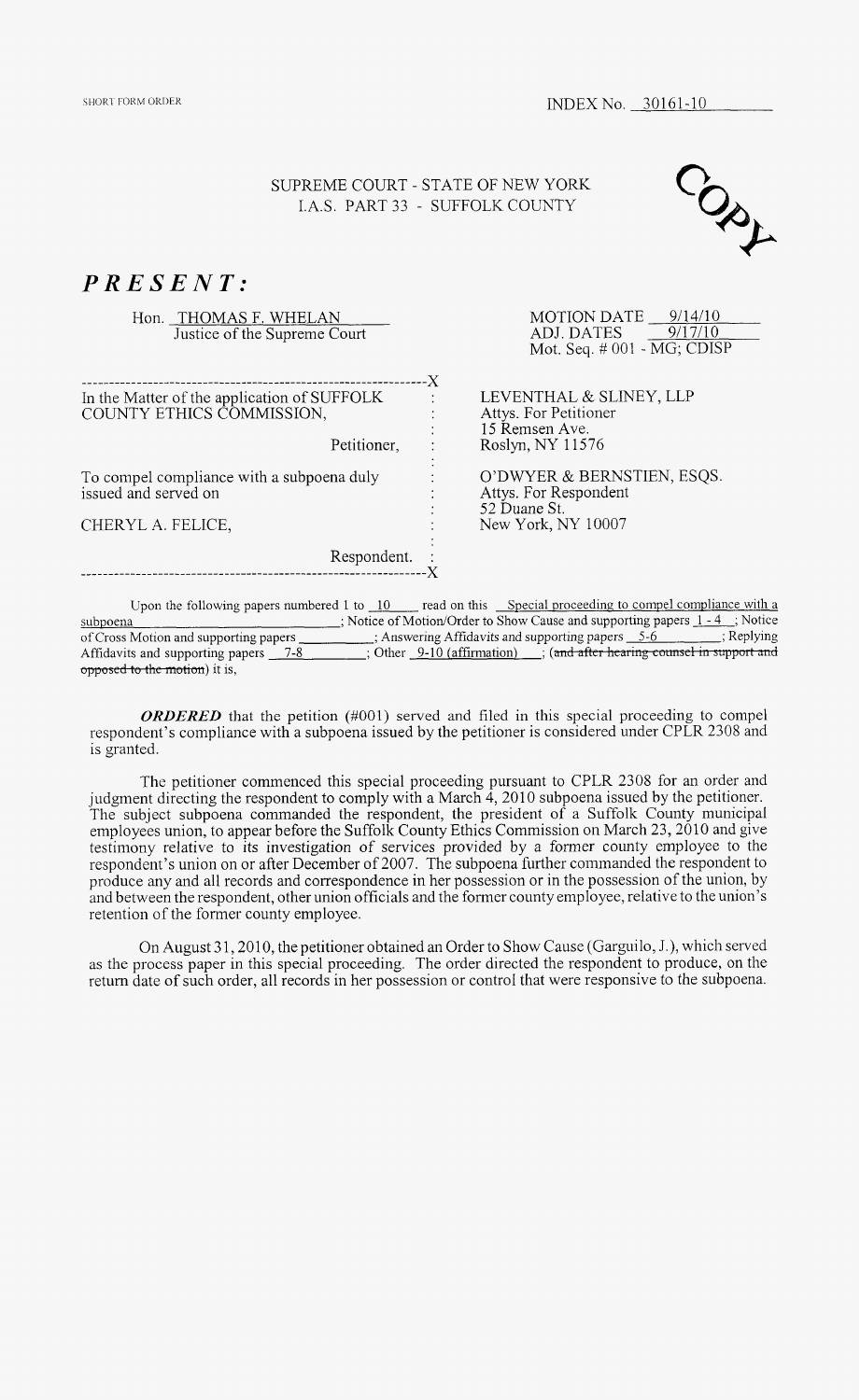The respondent opposes the petitioner's demands for relief. Although some of the respondent's submissions refer to her interposition of a cross motion to quash the subject subpoena, no notice of cross motion was filed with the court. In addition to the submission of her opposing papers, the respondent has submitted the documentation called for by the August 31, 2010 Order to Show Cause to this court under separate cover. The respondent has not provided copies thereof to the petitioner as she requests that all of the records so supplied remain unavailable to the petitioner until such time as the court has ruled, after an in camera inspection thereof, that the petitioner is entitled to one or more such records.

Underlying the petitioner's demands for relief are allegations that the petitioner is a county government commission charged with the responsibility, among other things, of investigating alleged violations of local laws pertaining to ethics. The petitioner further alleges that it is authorized to try, hear and determine matters within its jurisdiction and to issue subpoenas in conjunction therewith. The petitioner avers that it is investigating a sworn complaint regarding possible violations of Article XXX (Code of Ethics) of the Suffolk County Administrative Code at  $\S$  $\AA$  30-4 and A 30-5 by a former county employee who was retained by the respondent's union of municipal employees as a consultant, strategist, employee or independent contractor. The petitioner argues that it is entitled to compliance with the subpoena issued to the respondent that is at issue in this special proceeding.

In opposing the petition, the respondent advances four separate challenges to the petitioner's entitlement to the relief demanded. By the first of such challenges, the respondent claims that *\$5* A 30-4 and **A** 30-5 of the Suffolk County Ethics Code are not applicable to the former county employee whom the respondent's union retained in October of 2008 to assist the union in its labor relations with the County. The respondent next contends that the petitioner failed to demonstrate that the subject subpoena is an appropriate exercise of the Commission's discretion. The respondent also challenges the subpoena as procedurally deficient in that it does not appear to have been issued upon the unanimous vote of the members of the Commission as required by Article XXX  $\S$  C-30-6b of the Ethics Code. Finally, the respondent argues that the disclosure of the communications and documentation called for by the subpoena violates the "labor union leader privilege". For the reasons set forth below, this court rejects these challenges to the subject subpoena and thus grants the petition.

It is well settled that to support the issuance of an investigative subpoena, the issuing agency must demonstrate its authority, the relevancy of the items sought and some basis for the inquisitional action undertaken *(see Myersoiz v Lentini Bros. Moving and Storage,* 33 NY2d 250,35 1 NYS2d 687 [ 19731; *Matter* of *A'Hearn v Committee on Unlawful Practice of Law of NY County Lawyer's Assoc.,* 23 NY2d 916, 298 NYS2d 315 [1969]). Nevertheless, the factual basis required to sustain an investigative subpoena issued by a government agency need only be preliminary in nature as the agency is not required to demonstrate by evidentiary proof a predicate for the underlying allegations (see Nicholson v State *Commn. on Judicial Conduct,* 50 NY2d 597, 431 NYS2d 340 [1980]). No showing of fraud, illegality or of probable cause that wrong doing has occurred or will be disclosed is required *(see Hynes v Moskowitz,* 44 NY2d 383,406 NYS2d 1 [ 19781; *Windsor Park Nursing Home u Hynes,* 42 NY2d 243, 397 NYS2d 723 [ 19771; *Myerson v Leiztiizi Bros. Moving and Storage,* 33 NY2d 250, *supuzl.).* 

In the face of a challenge to the relevancy of an investigative subpoena, the issuing agency need only establish that the materials sought have a reasonable relationship to the subject matter under investigation and to the public purpose to be achieved *(see Anheiser-Busch, Inc. v Abrams*, 71 NY2d 327,525 NYS2d 816 [ 19881; *Hogan v Cuomo,* 67 AD3d 1144,888 NYS2d 665 [3dDept 20091; *Miller v Waters*, 1 AD3d 829, 767 NYS2d 314 [3d Dept 2003]). It is only where the subpoena recipient demonstrates that the subpoena is not within the authority of the issuing agency or that its scope may be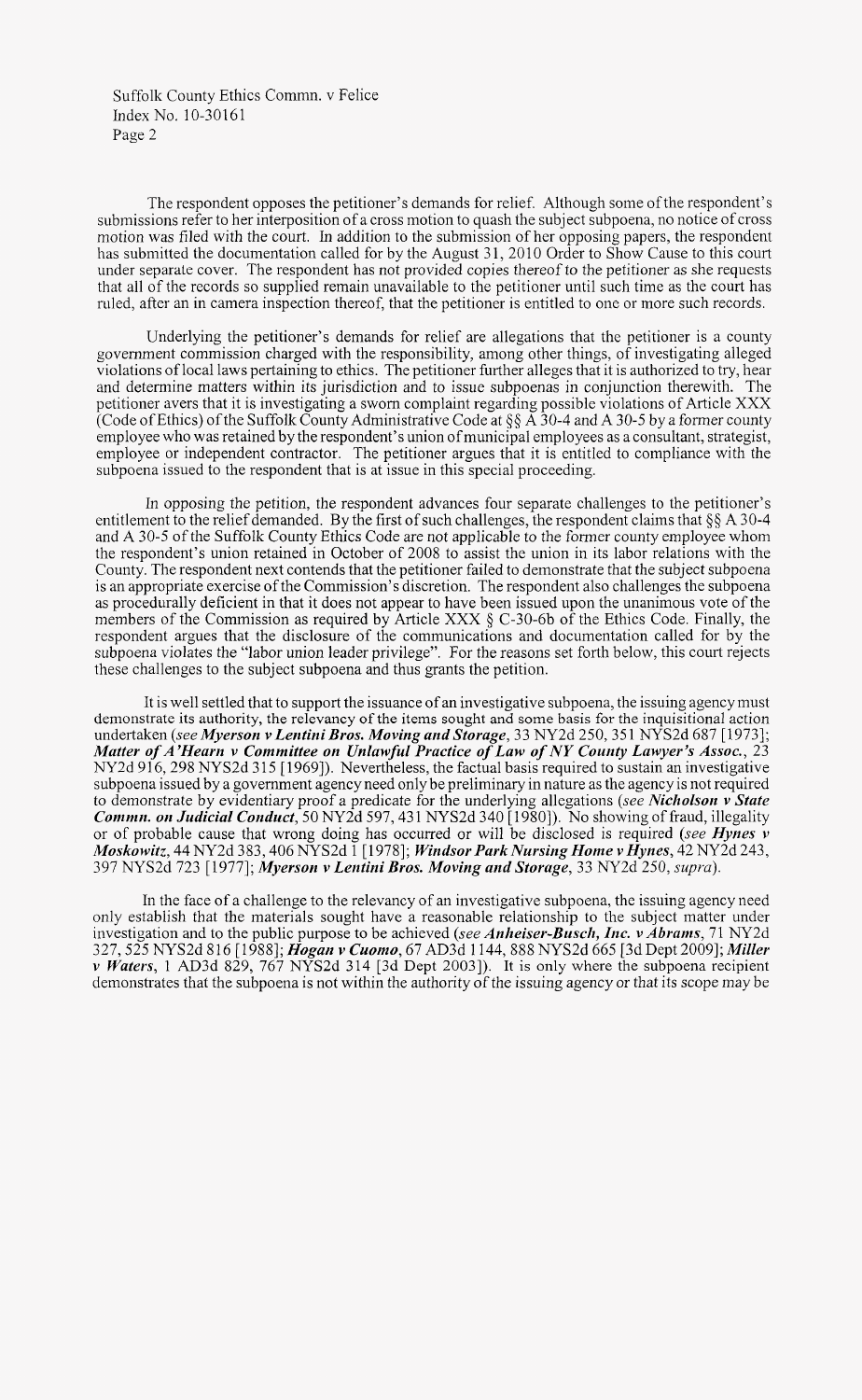fairly characterized as irrelevant, illegitimate or oppressive will the recipient's challenge be sustained *(see Carlisle v Bennett, 268 NY 212, 197 NE 220 [1935]).* 

Review of the petition and supporting papers submitted by the petitioner reveals that it has met its initial burden of demonstrating its authority for engaging in the investigation and issuance of the subject subpoena. The petitioner has further demonstrated that the materials sought have a reasonable relationship to the subject matter under investigation as well as to the public purpose to be achieved and that the investigation has a sufficient factual predicate. The record is devoid of any evidence that the subpoena is not within the authority of the petitioner or that its scope is such that it may be fairly characterized as irrelevant, illegitimate or oppressive. The respondent's claims that the petitioner has failed to demonstrate that the subject subpoena is an appropriate exercise of the petitioner's discretion are thus without merit *(cf, Carlisle* v *Bennett,* 268 *NY* 212, *supra).* 

Equally unavailing are the respondent's claims that the Suffolk County Ethics Code provisions, relied upon by the petitioner as a basis of its inquiry, are not applicable to the former Suffolk County employee who is the target of such inquiry. **A** reading of the Ethics Code provisions relied upon the petitioner does not warrant a finding that the targeted former employee is not subject to the reach thereof. The issue of whether there has been a violation of the subject Ethic Code provision is a matter for the petitioner to determine. Challenges to the ultimate determination issued by the petitioner, including whether the targeted former employee is the proper subject of the Ethics Code provision cited or others, are premature and beyond the scope of the court's inquiry in this special proceeding commenced pursuant to CPLR 2308.

The respondent's procedural challenge to the subject subpoena is also unavailing. The record contains due proof that the subpoena was duly authorized by the unanimous vote of three members of the Ethics Commission as required by **9** 30-6(b) of the Ethics Code.

The court further rejects the respondent's claim that a labor union leader privilege insulates from disclosure the communications and documents that are the subject of the petitioner's subpoena. The respondent contends that in order to fulfill her and her union's representational duties to union members, they must avoid the disclosure of union strategies, proposals, alliances and positions *viz a viz* the County as it is currently involved in collective bargaining negotiations with the union. The respondent further contends that the union retained the targeted former county employee to provide the union with strategic advice on this and/or other labor relations matters with the County. The respondent argues that these circumstances warrant a finding that a labor union leader privilege operates to protect the strategic and confidential information the targeted former county employee has been providing the union and its leadership throughout his stewardship as a retained consultant and/or strategist for the union since December of 2008.

In support of her claim of privilege, the respondent relies upon a case authority emanating from the New York County Supreme Court in 1991, entitled *Sellig v Shepard*, reported at 152 Misc2d 699, 578 NYS2d 965. Therein, Justice Harold Baer, Jr., JSC, held that it would be an improper employment practice if the respondent Shepard, the Commissioner of the Department of Investigation of the City of New York, was allowed to compel the petitioner, the President of the Corrections Officers Union, to answer any questions about reports or other commentary concerning a 1990 Rikers Island union incident, if those reports and comments were made by union members to the petitioner in his role as union president. Justice Baer expressly likened the privilege he judicially recognized to the privilege accorded attorney/client communications (cf. In re Grand Jury Subpoenas, January 20, 1998, 995 F Sup. 332 [EDNY 15,981. However, Justice Baer expressly limited the privilege to communications between union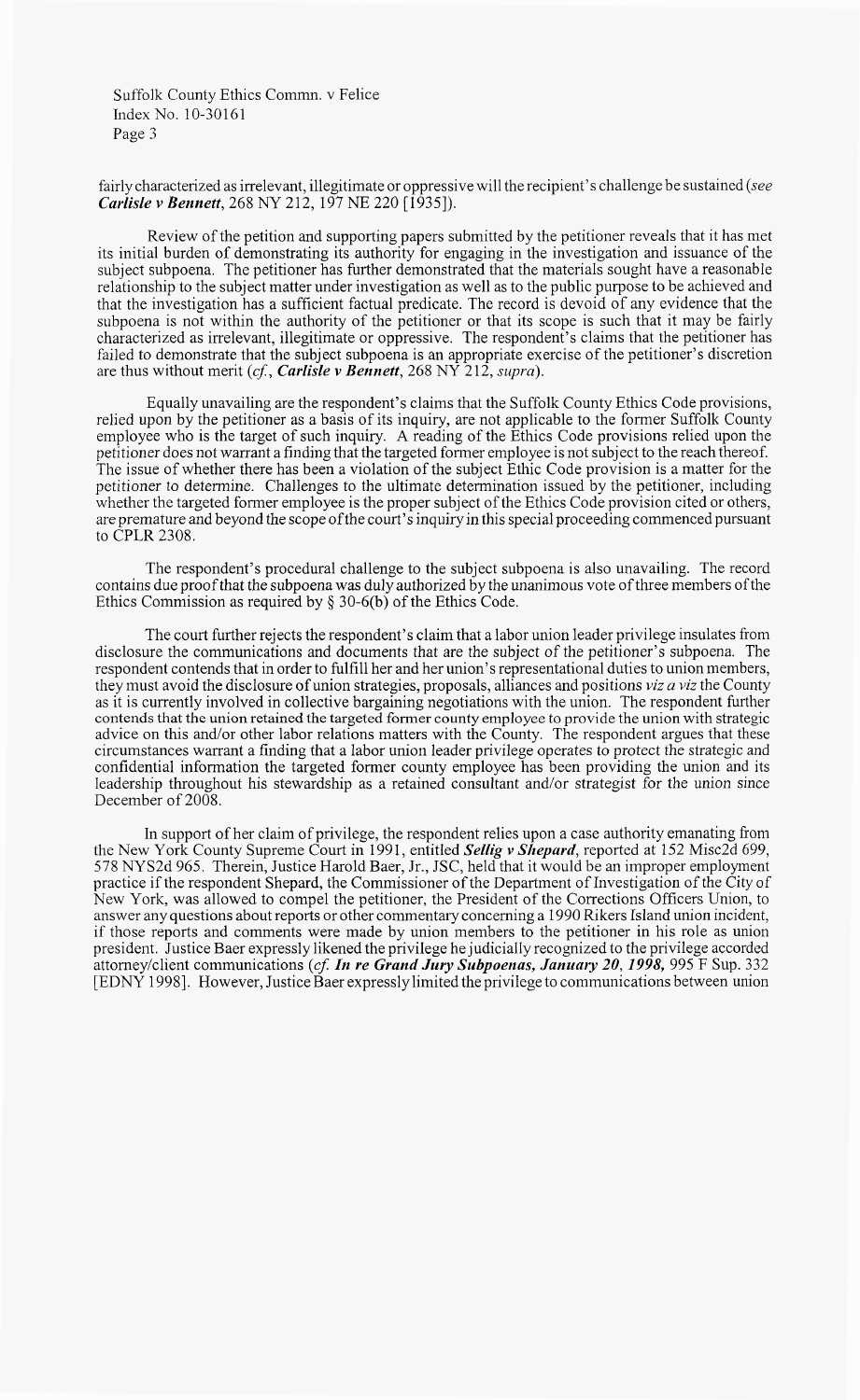members and their union leaders and other union officials that were made in the performance of a union duty *(see* Sellig v Shepard, 152 Misc2d, at 702). In making his determination, Justice Baer relied heavily upon *City of Newburgh v Newman*, 70 AD2d 362, 421 NYS2d 673 [3d Dept 1979], wherein the Third Department precluded a municipal employer from questioning a police union president as to his observations and communications with a union member facing disciplinary proceedings. The Third Department explained that "such questioning, iff permitted would tend to deter members of the union form seeking advice and representation with regard to pending charges, thereby seriously impeding their participation in an employee organization" *(Id, 70 AD2d at 365-66)*.

It is apparent from the record adduced on the instant petition that the targeted former employee of the County is not a union member, but instead, has been retained by the union as an employee consultant or independent contractor to provide advice, strategy tactics and other positional information to union leadership as they confront the issues pertinent to resolving the existing labor relations with the County, including current collective bargaining negotiations. The limited privilege recognized in Sellig v Shepard, 152 Misc2d 699, *supra,* and **City** *of* Newburgh *v* Newman, 70 AD2d 362, *supra,* thus has no application to the communication and documentation that is the subject of the petitioner's subpoena.

This court declines the respondent's invitation to expand the limited privilege recognized in the two case authorities cited above to one broad enough to attach to advice, commentary and documentation transmitted by a former municipal employee after his retention as an employee advisor or consultant for a union. It is well established that privileges against the giving testimony or other evidence are not lightly created nor expansively construed (see United States v Nixon, 418 US 683, 94 S.Ct. 3090 [1974]). In this regard, it is notable that, as a general rule, New York courts defer to the Legislature with respect to the creation of new evidentiary privileges *(see* Lamitie v Emerson Elec. *Co.* - White and Rogers *Div.,*  142 AD2d 293, 535 NYS2d 650 [3d Dept 19881). Rare exceptions are made only when there has been a showing that the harm to the public interest far outweighs the interests of the party seeking disclosure or that disclosure would impair fundamental rights (see **Bank, Brussels, Lambert v Chase Manhattan** *Bank, NA.* 1995 WL 617362 [SDNY 1995]; *Lamitie v Emerson Elec. Co. - White and Rogers Div.*, 142 AD2d 293, *supra).* Other courts which are statutorily empowered to recognize new privileges do so sparingly and only where it is shown that the preclusion of testimony and/or other evidence under anewly asserted privilege has a public good that transcends the normally predominant principle of utilizing all rationale means to ascertain the truth *(see* Trammel v United States, 445 US 40, 100 S.Ct. 906 [1980]; *United Strites v Nixon,* 418 US *683, supra; In re Grand Jury Subpoena,* 155 **NH** 557, 926 A2d 280 [2007]; *Dixon v. Rutgers*, 215 NJ Super. 333, 521 A2d 1315 [1987]).

The expansive evidentiary privilege for labor union leaders advanced herein by the respondent, which would immunize from disclosure, communications among union leaders and its paid staff regarding collective bargaining tactics, strategies and advice provided by such staff and other nonunion members has not been shown to be necessary to avoid the impairment of any fundamental rights of the respondent, her union, its members or its retained staff. Nor has it been shown that harm would inure to the public interest by reason of the disclosure of the items called for by the subpoena and that such harm far outweighs the interests of the petitioner who seeks such disclosure.

Finally, the respondent failed to demonstrate that the expansive labor union leader privilege asserted by her has been created by the New York State Legislature or has been recognized by appellate case authorities in New York. While a limited labor relations privilege concerning communications in collective bargaining negotiations between a party to such negotiations and its negotiators exists by regulation in administrative proceedings before the new York State Public Employment Relations Board *(see* 4 *NYCRR* @ 2 15.3), that regulation has no application to the investigative proceedings concerning